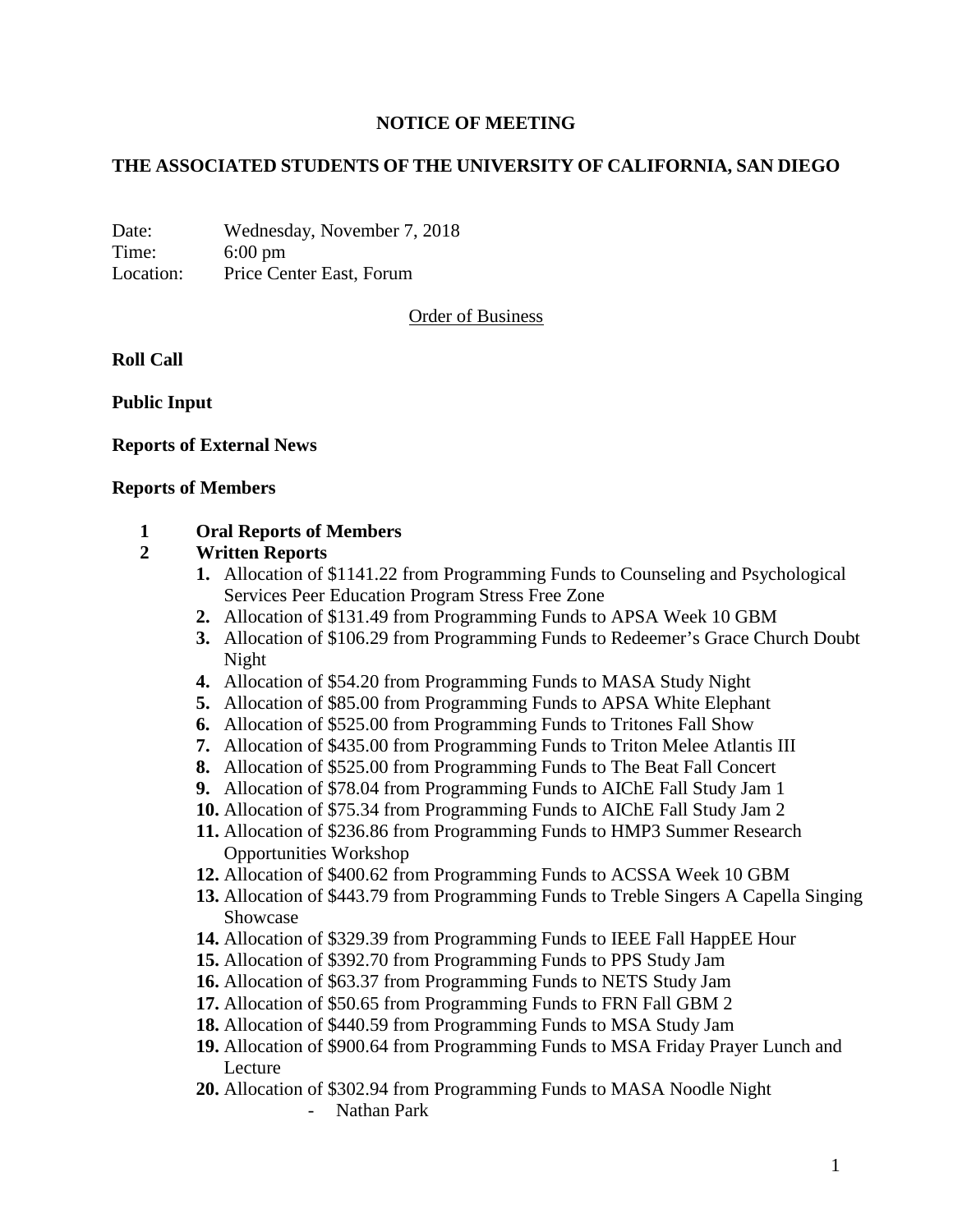# **Reports of Senator Projects**

## **Question Time**

## **Reports of Committees**

- **1** Legislative Committee
- **2** Finance Committee

## **Special Orders**

- **1** Special Presentation by Student Sustainability Collective regarding SSC Quarterly Report
- **2** Special Presentation by Kiara Gomez regarding UC San Diego's Long Range Development Plan (LRDP)

## **Unfinished Business**

**1** SPACES Budget. Sponsored by Nathan Park (Attachment 1)

**New Business**

**Open Forum**

**Roll Call**

## Bills in Committee

## **Legislative Committee**

**L1** Appointment of Andrew Lobenstein as Event Intern in the Office of Student Organizations, effective immediately until appointment of successor. Sponsored by Nathan Park.

**L2** Appointment of Nicholas Butler as Project Director in the Office of Finance and Resources, effective immediately until appointment of successor. Sponsored by Nathan Park.

**L3** Appointment of Anthony Fong as Financial Analyst in the Office of Finance and Resources, effective immediately until appointment of successor. Sponsored by Nathan Park.

**L4** Appointment of Qingxuan Cao as Financial Analyst in the Office of Finance and Resources, effective immediately until appointment of successor. Sponsored by Nathan Park.

**L5** Appointment of TBD as Chief of Staff in the Office of College Affairs effective immediately until appointment of successor. Sponsored by Kiara Gomez.

**L6** Appointment of TBD as Programming Intern in the Office of College Affairs effective immediately until appointment of successor. Sponsored by Kiara Gomez.